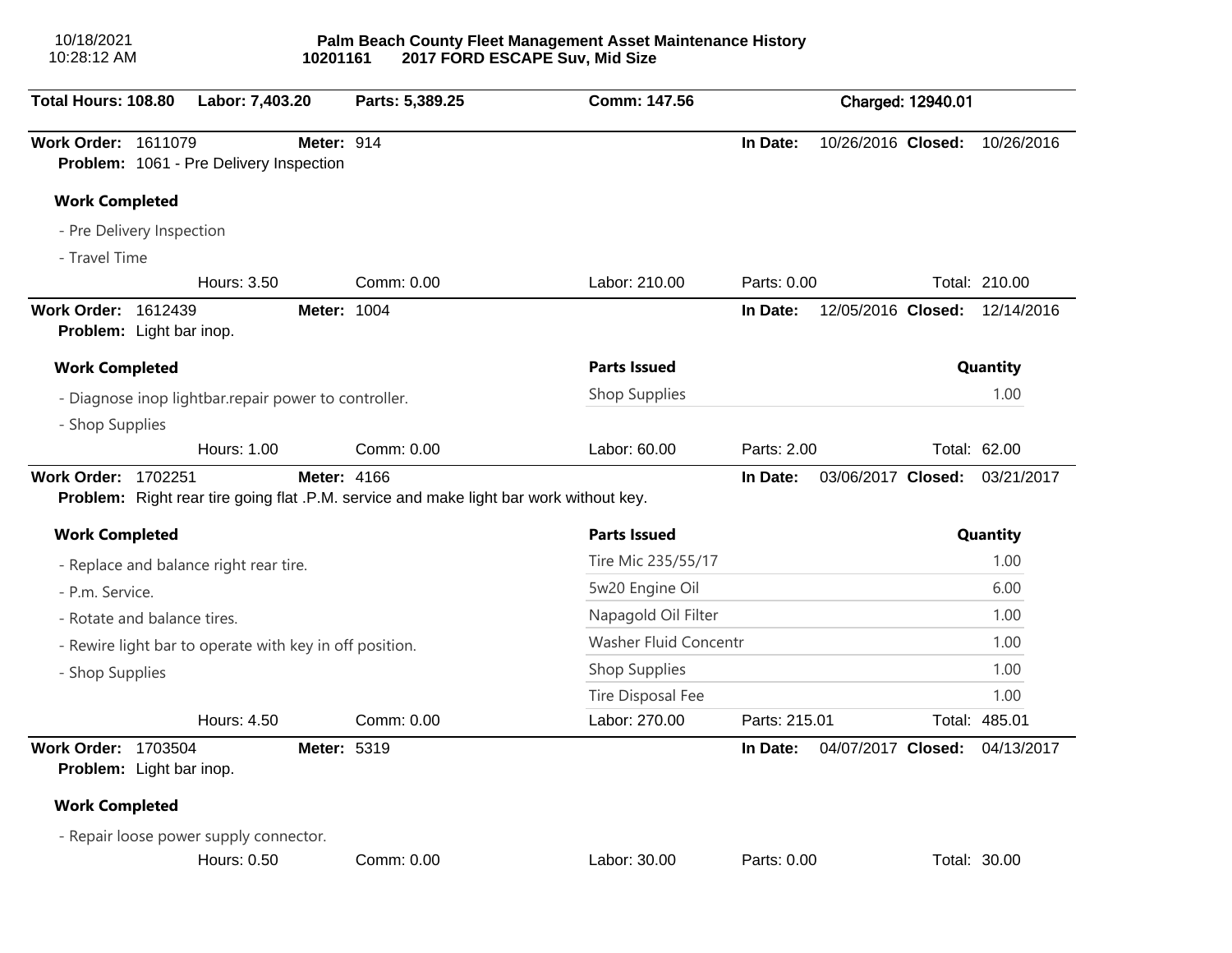| 10/18/2021  |  |
|-------------|--|
| 10:28:12 AM |  |

| <b>Work Order: 1707008</b> | Problem: P.M. service.                                      | Meter: 9963  |            |                              | In Date:     | 07/18/2017 Closed: |      | 07/31/2017    |  |
|----------------------------|-------------------------------------------------------------|--------------|------------|------------------------------|--------------|--------------------|------|---------------|--|
| <b>Work Completed</b>      |                                                             |              |            | <b>Parts Issued</b>          |              |                    |      | Quantity      |  |
| - P.m. service.            |                                                             |              |            | Napagold Oil Filter          |              |                    |      | 1.00          |  |
|                            | - Rotate and balance all four tires.nitrogen fill tires.    |              |            | 5w20 Engine Oil              |              |                    |      | 6.00          |  |
| - Shop Supplies            |                                                             |              |            | Accufit Beam                 |              |                    |      | 2.00          |  |
|                            |                                                             |              |            | Wpr/blde                     |              |                    |      | 1.00          |  |
|                            |                                                             |              |            | <b>Washer Fluid Concentr</b> |              |                    |      | 1.00          |  |
|                            |                                                             |              |            | Used Fire X Refurbished      |              |                    |      | 1.00          |  |
|                            |                                                             |              |            | Wd40 Spr                     |              |                    |      | 1.00          |  |
|                            |                                                             |              |            | Shop Supplies                |              |                    |      | 1.00          |  |
|                            | Hours: 3.00                                                 |              | Comm: 0.00 | Labor: 180.00                | Parts: 85.70 |                    |      | Total: 265.70 |  |
| <b>Work Order:</b>         | 1709701<br>Problem: Front wipers binding.                   | Meter: 12345 |            |                              | In Date:     | 10/04/2017 Closed: |      | 10/05/2017    |  |
| <b>Work Completed</b>      |                                                             |              |            | <b>Parts Issued</b>          |              |                    |      | Quantity      |  |
|                            | - Test and replace both front wiper blades .retest.         |              |            | <b>Wiper Blade</b>           |              |                    |      | 1.00          |  |
|                            |                                                             |              |            | Wiper Blade                  |              |                    |      | 1.00          |  |
|                            | Hours: 0.20                                                 |              | Comm: 0.00 | Labor: 12.00                 | Parts: 37.50 |                    |      | Total: 49.50  |  |
| <b>Work Order: 1711847</b> | Problem: P.M. service.                                      | Meter: 15046 |            |                              | In Date:     | 12/04/2017 Closed: |      | 12/07/2017    |  |
| <b>Work Completed</b>      |                                                             |              |            | <b>Parts Issued</b>          |              |                    |      | Quantity      |  |
| - P.m. service.            |                                                             |              |            | Napagold Oil Filter          |              |                    |      | 1.00          |  |
|                            | - Rotate and balance all four tires .nitrogen filled tires. |              |            | 5w20 Engine Oil              |              |                    |      | 6.00          |  |
| - Shop Supplies            |                                                             |              |            | Washer Fluid Concentr        |              |                    | 1.00 |               |  |
|                            |                                                             |              |            | Shop Supplies                |              |                    |      | 1.00          |  |
|                            | Hours: 3.00                                                 |              | Comm: 0.00 | Labor: 180.00                | Parts: 19.88 |                    |      | Total: 199.88 |  |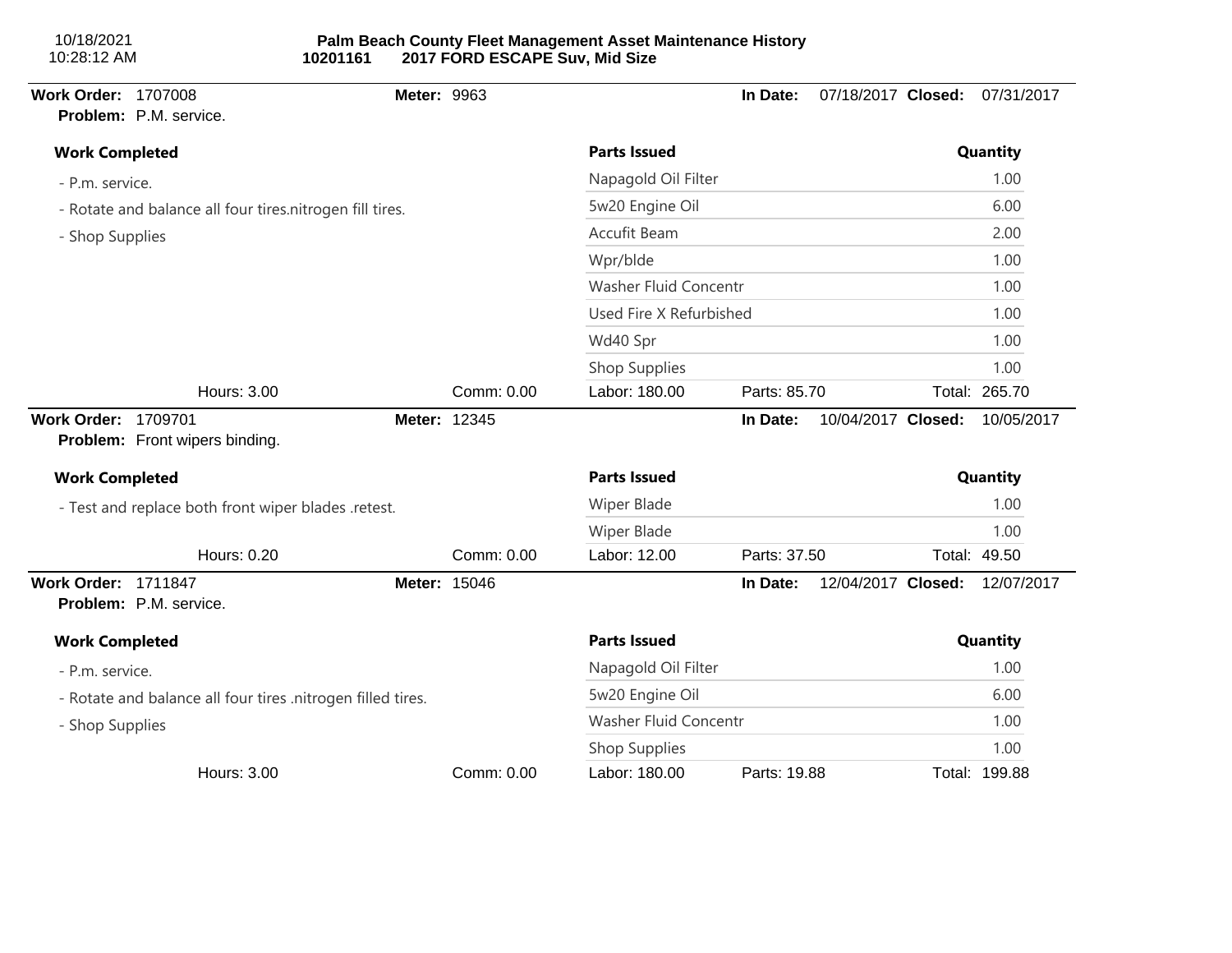| <b>Work Order:</b><br>1801925<br>Problem: P.M. Service.                     | <b>Meter: 20007</b> |                         | In Date:      | 02/20/2018 Closed: | 02/27/2018      |
|-----------------------------------------------------------------------------|---------------------|-------------------------|---------------|--------------------|-----------------|
| <b>Work Completed</b>                                                       |                     | <b>Parts Issued</b>     |               |                    | Quantity        |
| - P.m. service.                                                             |                     | 5w20 Engine Oil         |               |                    | 6.00            |
| - Check battery and charging system .after fully charging battery it failed |                     | Napagold Oil Filter     |               |                    | 1.00            |
| load test.replace defective battery and clean terminals.                    |                     | Used Fire X Refurbished |               |                    | 1.00            |
| - Replace two front tires.balance and rotate all four tires.                |                     | Wiper Blade             |               |                    | 1.00            |
| - Complete alignment and road test.                                         |                     | Wiper Blade             |               |                    | 1.00            |
| - Shop Supplies                                                             |                     | Blade                   |               |                    | 1.00            |
|                                                                             |                     | Battery                 |               |                    | 1.00            |
|                                                                             |                     | 235/55r17 Assurance     |               |                    | 2.00            |
|                                                                             |                     | Shop Supplies           |               |                    | 1.00            |
|                                                                             |                     | Tire Disposal Fee       |               |                    | 2.00            |
| Hours: 7.50                                                                 | Comm: 0.00          | Labor: 450.00           | Parts: 576.15 |                    | Total: 1,026.15 |
| <b>Work Order:</b><br>1804123<br>Problem: Nail in passenger front tire.     | <b>Meter: 23384</b> |                         | In Date:      | 04/20/2018 Closed: | 04/23/2018      |
| <b>Work Completed</b>                                                       |                     | <b>Parts Issued</b>     |               |                    | Quantity        |
| - Repair right front tire and balance.                                      |                     | Shop Supplies           |               |                    | 1.00            |
| - Shop Supplies                                                             |                     |                         |               |                    |                 |
| <b>Hours: 1.00</b>                                                          | Comm: 0.00          | Labor: 60.00            | Parts: 2.00   |                    | Total: 62.00    |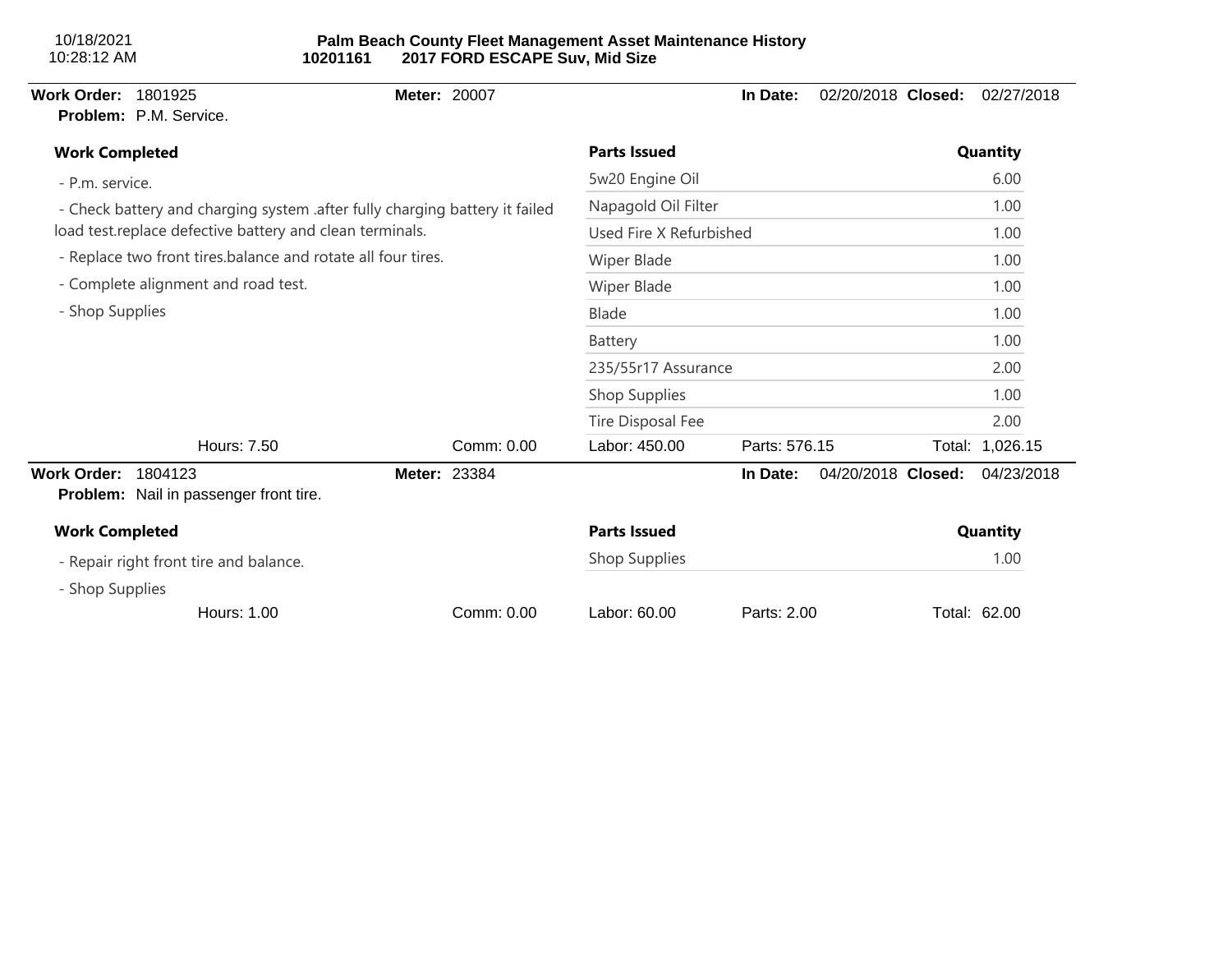| 10/18/2021<br>10:28:12 AM  |                        | 10201161                                                                      | 2017 FORD ESCAPE Suv, Mid Size | Palm Beach County Fleet Management Asset Maintenance History |               |                    |               |
|----------------------------|------------------------|-------------------------------------------------------------------------------|--------------------------------|--------------------------------------------------------------|---------------|--------------------|---------------|
| Work Order: 1804984        | Problem: P.M. Service. | Meter: 25165                                                                  |                                |                                                              | In Date:      | 05/14/2018 Closed: | 05/23/2018    |
| <b>Work Completed</b>      |                        |                                                                               |                                | <b>Parts Issued</b>                                          |               |                    | Quantity      |
| - P.m. service.            |                        |                                                                               |                                | 5w20 Engine Oil                                              |               |                    | 6.00          |
|                            |                        | - Replace two front tire .balance all four tires and nitrofill.               |                                | Napagold Oil Filter                                          |               |                    | 1.00          |
| - Shop Supplies            |                        |                                                                               |                                | <b>Wiper Blade</b>                                           |               |                    | 1.00          |
|                            |                        |                                                                               |                                | <b>Wiper Blade</b>                                           |               |                    | 1.00          |
|                            |                        |                                                                               |                                | <b>Blade</b>                                                 |               |                    | 1.00          |
|                            |                        |                                                                               |                                | 235/55r17 Assurance                                          |               |                    | 2.00          |
|                            |                        |                                                                               |                                | Shop Supplies                                                |               |                    | 1.00          |
|                            |                        |                                                                               |                                | Tire Disposal Fee                                            |               |                    | 2.00          |
|                            | Hours: 4.00            |                                                                               | Comm: 0.00                     | Labor: 240.00                                                | Parts: 394.13 |                    | Total: 634.13 |
| <b>Work Order: 1808543</b> | Problem: P.M. service. | Meter: 30158                                                                  |                                |                                                              | In Date:      | 08/20/2018 Closed: | 08/22/2018    |
| <b>Work Completed</b>      |                        |                                                                               |                                | <b>Parts Issued</b>                                          |               |                    | Quantity      |
| - P.m. service.            |                        |                                                                               |                                | Napagold Oil Filter                                          |               |                    | 1.00          |
|                            |                        | - Replace two tire . Rotate and high speed balance all four tires. Nitrofill. |                                | 5w20 Engine Oil                                              |               |                    | 6.00          |
| - Shop Supplies            |                        |                                                                               |                                | Tire Crayon                                                  |               |                    | 1.00          |
|                            |                        |                                                                               |                                | 235/55r17 Assurance                                          |               |                    | 2.00          |
|                            |                        |                                                                               |                                | Shop Supplies                                                |               |                    | 1.00          |
|                            |                        |                                                                               |                                | <b>Tire Disposal Fee</b>                                     |               |                    | 2.00          |
|                            | Hours: 4.00            |                                                                               | Comm: 0.00                     | Labor: 240.00                                                | Parts: 338.42 |                    | Total: 578.42 |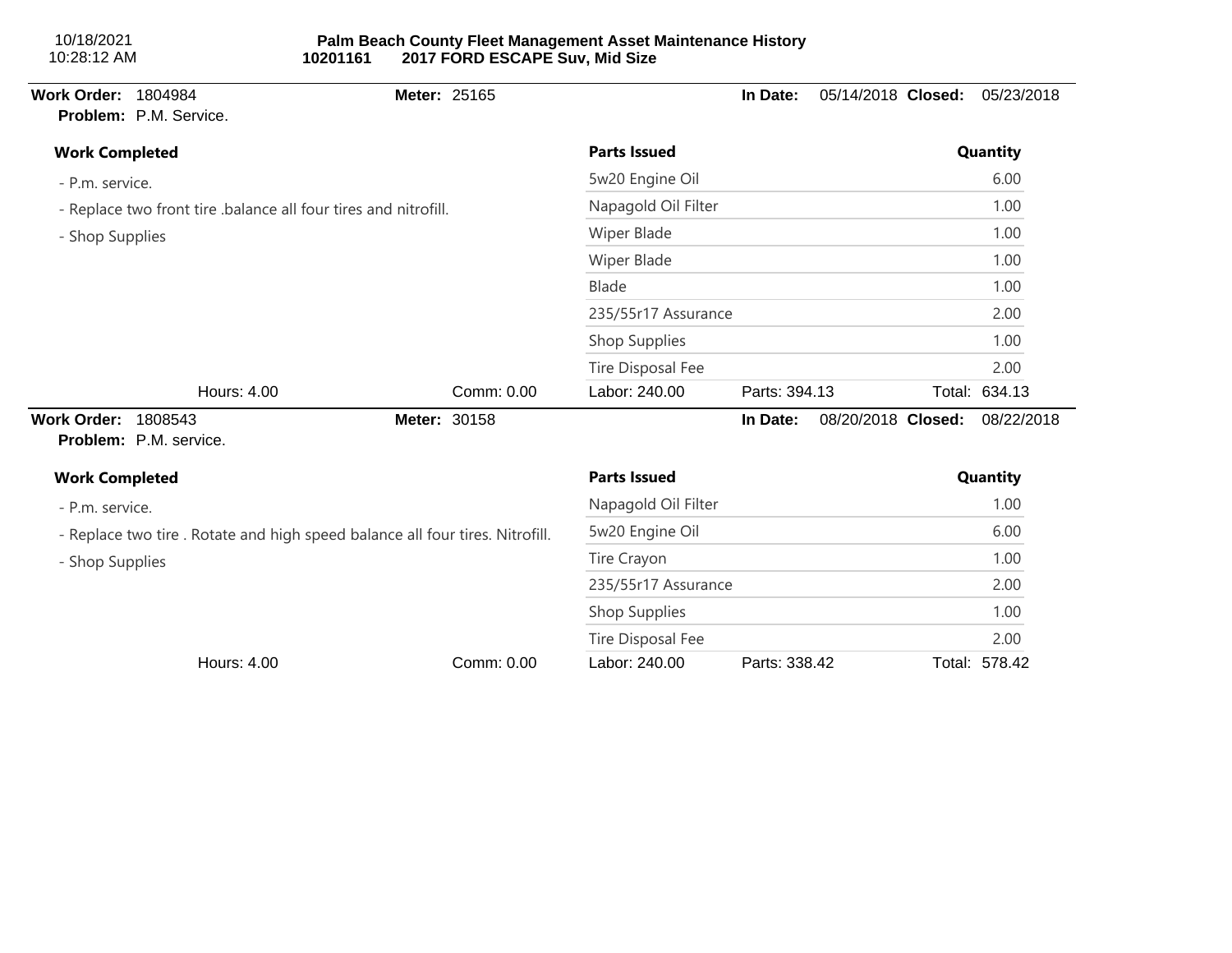| Work Order: 1811618        | Problem: P.M. service.                               |                                                                               | Meter: 34806 |                          | In Date:      | 11/13/2018 Closed: | 11/15/2018    |
|----------------------------|------------------------------------------------------|-------------------------------------------------------------------------------|--------------|--------------------------|---------------|--------------------|---------------|
| <b>Work Completed</b>      |                                                      |                                                                               |              | <b>Parts Issued</b>      |               |                    | Quantity      |
| - P.m. service.            |                                                      |                                                                               |              | Napagold Oil Filter      |               |                    | 1.00          |
|                            |                                                      | - Replace two tires . Rotate and high speed balance all four tires. Nitrogen  |              | Napa Quart 5w20          |               |                    | 6.00          |
| fill all.                  |                                                      |                                                                               |              | <b>Blade</b>             | 1.00          |                    |               |
| - Shop Supplies            |                                                      |                                                                               |              | Wiper Blade              |               |                    | 1.00          |
|                            |                                                      |                                                                               |              | Wiper Blade              |               |                    | 1.00          |
|                            |                                                      |                                                                               |              | Used Fire X Refurbished  |               |                    | 1.00          |
|                            |                                                      |                                                                               |              | Tire235/55/17 Mic        |               |                    | 2.00          |
|                            |                                                      |                                                                               |              | Shop Supplies            |               |                    | 1.00          |
|                            |                                                      |                                                                               |              | <b>Tire Disposal Fee</b> |               |                    | 2.00          |
|                            | Hours: 4.00                                          |                                                                               | Comm: 0.00   | Labor: 268.00            | Parts: 483.06 |                    | Total: 751.06 |
| <b>Work Order: 1901331</b> | Problem: P.M. service.                               |                                                                               | Meter: 40355 |                          | In Date:      | 02/04/2019 Closed: | 02/13/2019    |
| <b>Work Completed</b>      |                                                      |                                                                               |              | <b>Parts Issued</b>      |               |                    | Quantity      |
| - P.m. service.            |                                                      |                                                                               |              | Napagold Oil Filter      |               |                    | 1.00          |
|                            |                                                      | - Diagnose noise on turns. Replace left front axle shaft and nut. Test drive. |              | 5w20 Engine Oil          |               |                    | 6.00          |
|                            | - Rotate and balance all four tires . Nitrofill all. |                                                                               |              | Washer Fluid Concentr    |               |                    | 1.00          |
| - Shop Supplies            |                                                      |                                                                               |              | Mac Wite Lithium Gres    |               |                    | 1.00          |
|                            |                                                      |                                                                               |              | Napa Cabin Air Filter    |               |                    | 1.00          |
|                            |                                                      |                                                                               |              | Axle Nut                 |               |                    | 1.00          |
|                            |                                                      |                                                                               |              | Left Front Axle          |               |                    | 1.00          |
|                            |                                                      |                                                                               |              | Shop Supplies            |               |                    | 1.00          |
|                            | Hours: 5.00                                          |                                                                               | Comm: 0.00   | Labor: 335.00            | Parts: 212.72 |                    | Total: 547.72 |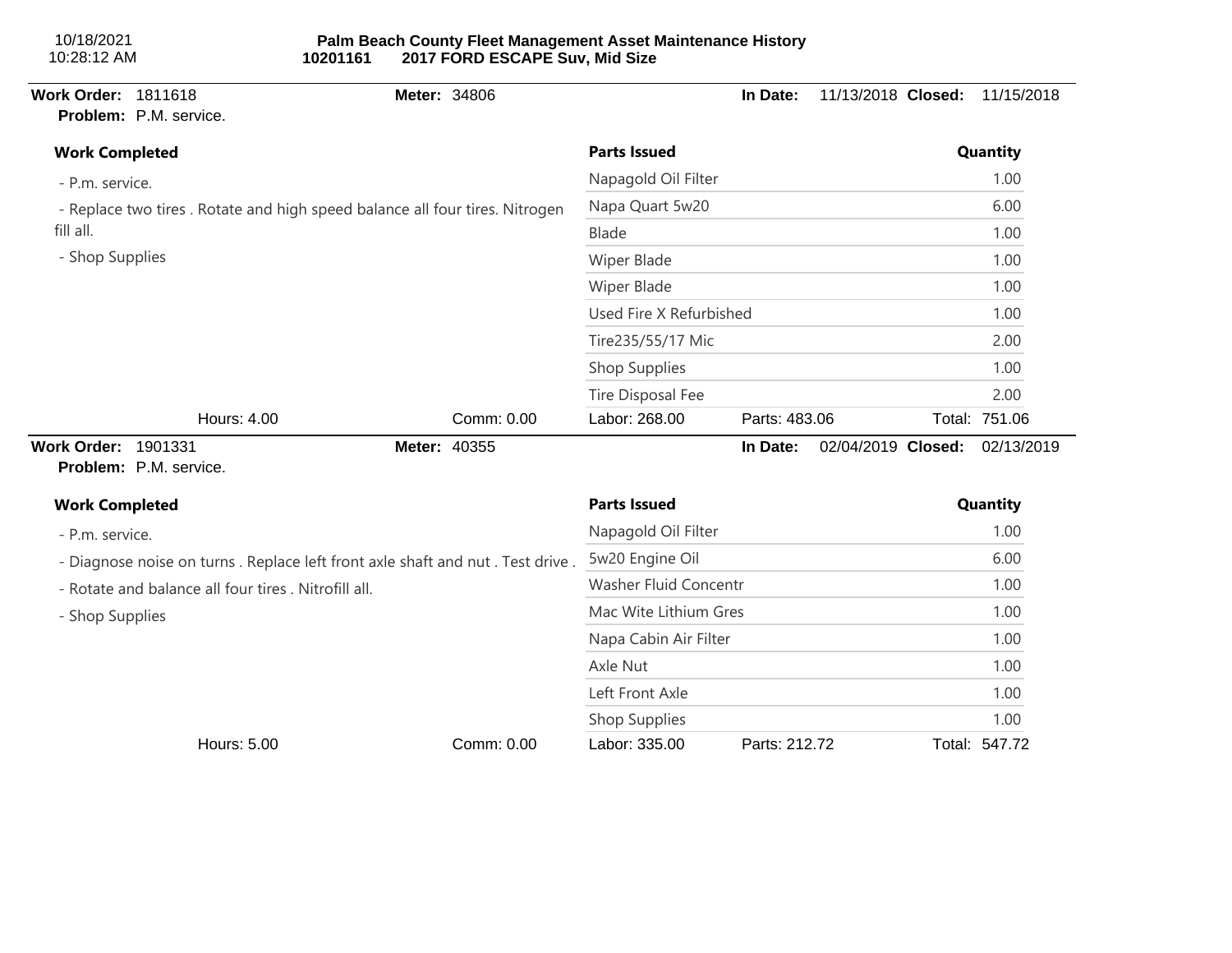## **Palm Beach County Fleet Management Asset Maintenance History 10201161 2017 FORD ESCAPE Suv, Mid Size**

# **Work Order:** 1904621 **Meter:** 44941 **In Date:** 04/29/2019 **Closed:** 05/09/2019 **Problem:** P.M. service. - P.m. service. - Replace two tires Rotate and balance all four tires . Nitrofill all. - Transport to and from dealer for front cover oil leak . - Shop Supplies **Work Completed Parts Issued Quantity** Napagold Oil Filter 1.00 5w20 Engine Oil 6.00 Washer Fluid Concentr 1.00 Blade 1.00 Wiper Blade 1.00 Wiper Blade 1.00 Tire235/55/17 Mic 2.00 Shop Supplies 1.00 Tire Disposal Fee 2.00 Hours: 6.00 Comm: 0.00 Labor: 402.00 Parts: 446.85 Total: 848.85 **Work Order:** 1907543 **Meter:** 49546 **In Date:** 07/22/2019 **Closed:** 07/25/2019 **Problem:** P.M. service. - P.m. service. - R&r worn A/c belt and main drive belt . - Test and replace both defective tag bulbs . - Rotate and balance all four tires. Nitrofill all. - Shop Supplies **Work Completed Parts Issued Quantity** Napagold Oil Filter 1.00 5w20 Engine Oil 6.00 Washer Fluid Concentr 1.00 V Belt 2.00  $A/c$  V Belt  $1.00$ Boxed Miniatures 2.00 Shop Supplies 1.00 Hours: 5.10 Comm: 0.00 Labor: 341.70 Parts: 64.02 Total: 405.72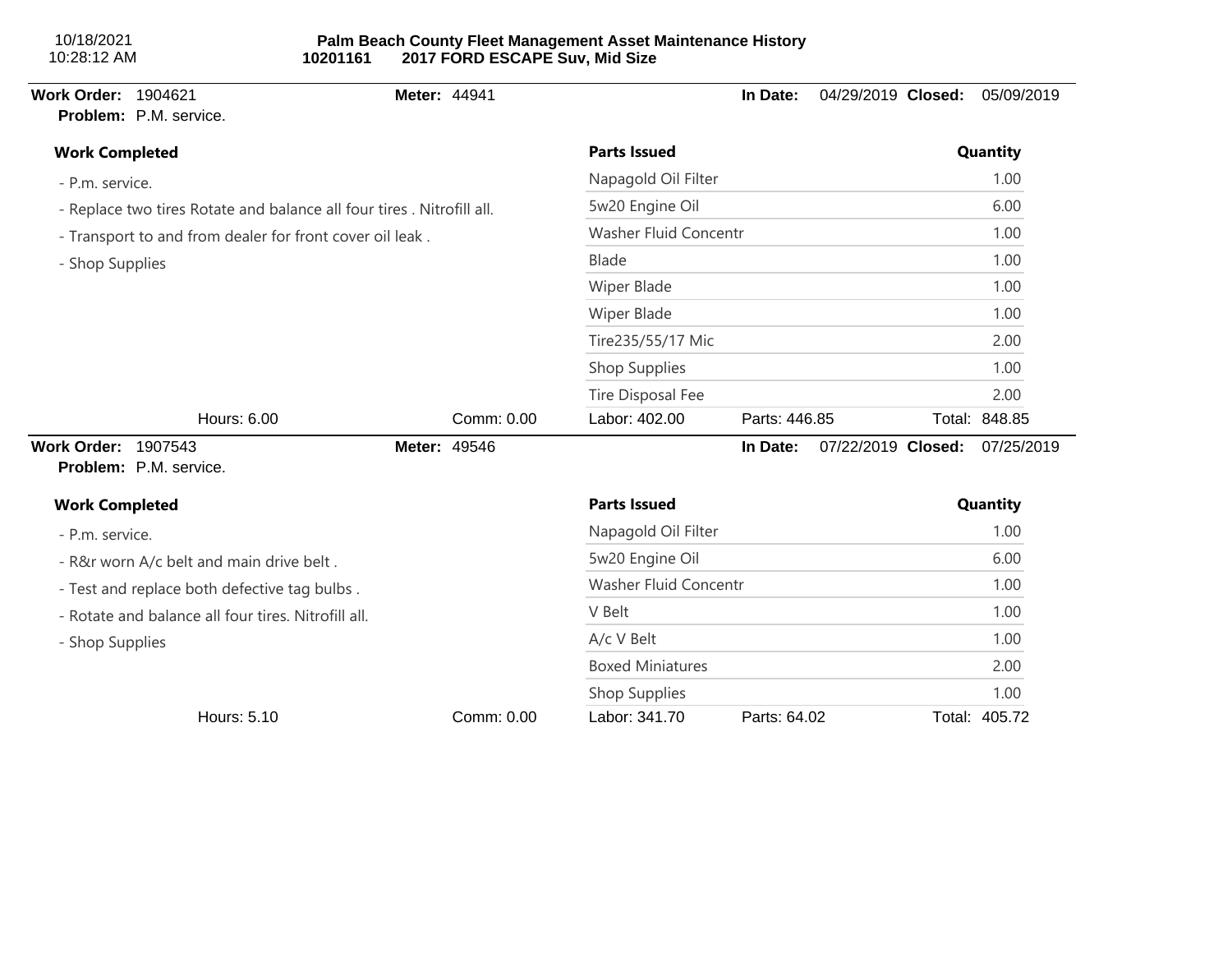| <b>Work Order:</b>    | 1910369<br><b>Problem:</b> P.M. service.                           | <b>Meter: 54356</b>                                                            |                              | In Date:      | 10/07/2019 Closed:<br>10/10/2019 |
|-----------------------|--------------------------------------------------------------------|--------------------------------------------------------------------------------|------------------------------|---------------|----------------------------------|
| <b>Work Completed</b> |                                                                    |                                                                                | <b>Parts Issued</b>          |               | Quantity                         |
| - P.m. service.       |                                                                    |                                                                                | Napagold Oil Filter          |               | 1.00                             |
|                       |                                                                    | - Resurface front and rear brake rotors and service all four calipers. Replace | 5w20 Engine Oil              | 6.00          |                                  |
|                       |                                                                    | front and rear brake pads. Flush and bleed brake system. Road test.            | Wiper Blade                  | 1.00          |                                  |
|                       | - Rotate and high speed balance all four wheels . Nitrofill all.   |                                                                                | Wiper Blade                  | 1.00          |                                  |
| - Shop Supplies       |                                                                    |                                                                                | Blade                        | 1.00          |                                  |
|                       |                                                                    |                                                                                | Washer Fluid Concentr        |               | 1.00                             |
|                       |                                                                    |                                                                                | Brk Fluid Dot 4-12oz         |               | 1.00                             |
|                       |                                                                    |                                                                                | <b>Brake Pad</b>             |               | 1.00                             |
|                       |                                                                    |                                                                                | <b>Brake Pad</b>             |               | 1.00                             |
|                       |                                                                    |                                                                                | Shop Supplies                |               | 1.00                             |
|                       | Hours: 9.00                                                        | Comm: 0.00                                                                     | Labor: 657.00                | Parts: 246.93 | Total: 903.93                    |
| <b>Work Order:</b>    | 1911110<br><b>Problem:</b> Passenger side low beam light out.      | Meter: 55148                                                                   |                              | In Date:      | 10/28/2019 Closed:<br>10/29/2019 |
| <b>Work Completed</b> |                                                                    |                                                                                | <b>Parts Issued</b>          |               | Quantity                         |
|                       | - Test and replace defective right low beam headlight bulb. Retest |                                                                                | <b>Blister Pack Capsules</b> |               | 1.00                             |
|                       | Hours: 0.50                                                        | Comm: 0.00                                                                     | Labor: 36.50                 | Parts: 12.59  | Total: 49.09                     |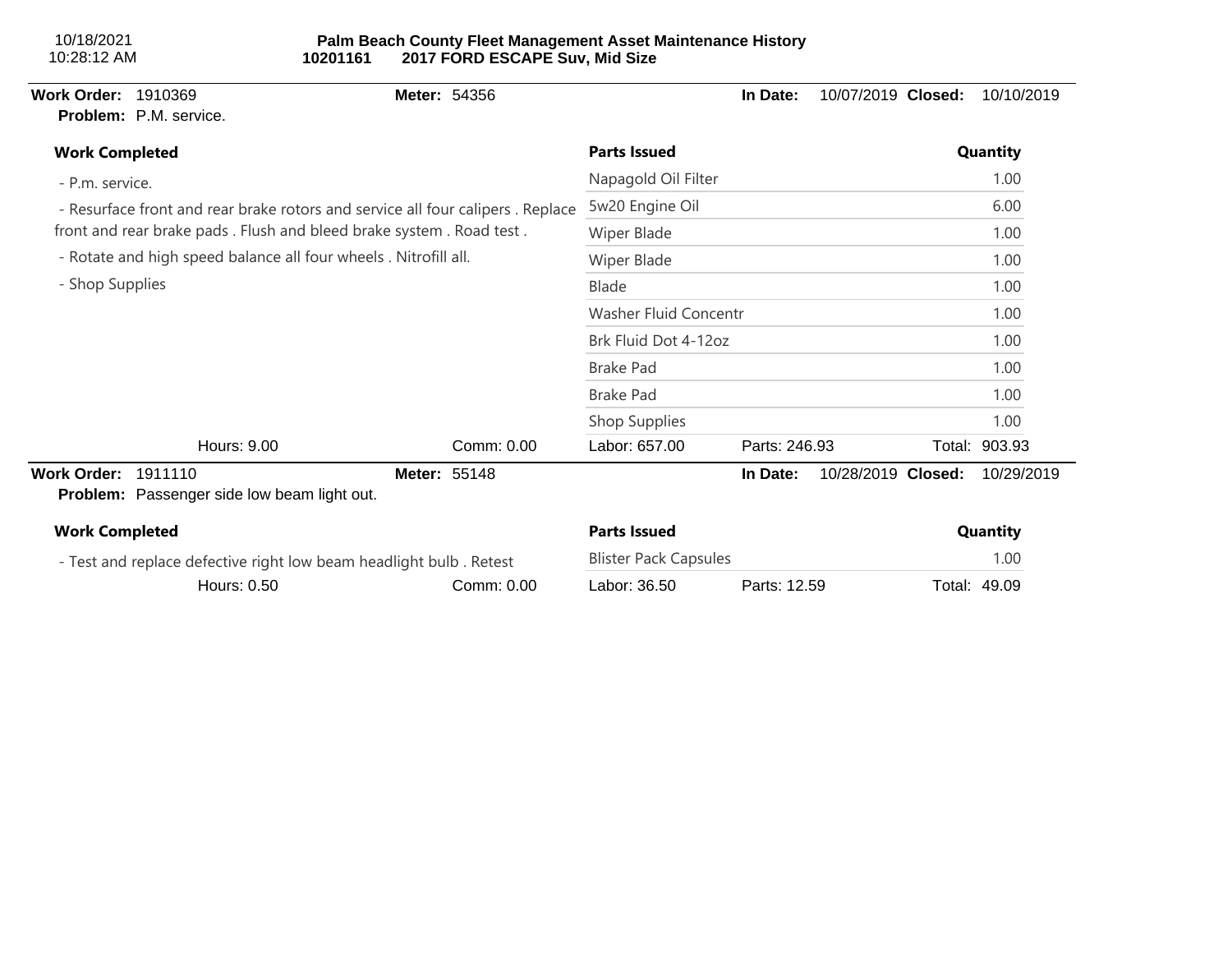# **Palm Beach County Fleet Management Asset Maintenance History 10201161 2017 FORD ESCAPE Suv, Mid Size**

# **Work Order:** 2000120 **Meter:** 59791 **In Date:** 01/06/2020 **Closed:** 01/13/2020 **Problem:** PM Service - P.m. service. - Replace cabin air filter and clean fresh air intake . - Fully charge battery . Test battery and charging system . Battery failed load test . R&r defective battery . Hook up Ids to reset Bsm . - Replace two worn tires . Rotate and balance all four tires . Nitrofill all and reset Tpms . - Test and replace defective left tag light bulb . - Test and replace defective left headlight bulb . - Shop Supplies **Work Completed Parts Issued Quantity** Napagold Oil Filter 1.00 5w20 Engine Oil 6.00 Napa Air Filter 1.00 Washer Fluid Concentr 1.00 Blade 1.00 Wiper Blade 1.00 Wiper Blade 1.00 Used Fire X Refurbished 1.00 Napa Cabin Air Filter 1.00 Battery 1.00 Tire235/55/17 Mic 2.00 Boxed Miniatures 1.00 Blister Pack Capsules 1.00 Shop Supplies 1.00 Tire Disposal Fee 2.00 Hours: 7.00 Comm: 0.00 Labor: 511.00 Parts: 674.84 Total: 1,185.84 **Work Order:** 2002412 **Meter:** 63375 **In Date:** 03/09/2020 **Closed:** 03/11/2020 **Problem:** Right front tire going flat . - Repair right front tire and balance . Nitrofill all tires . - Shop Supplies **Work Completed Parts Issued Quantity** Shop Supplies 1.00 Hours: 1.00 Comm: 0.00 Labor: 73.00 Parts: 4.00 Total: 77.00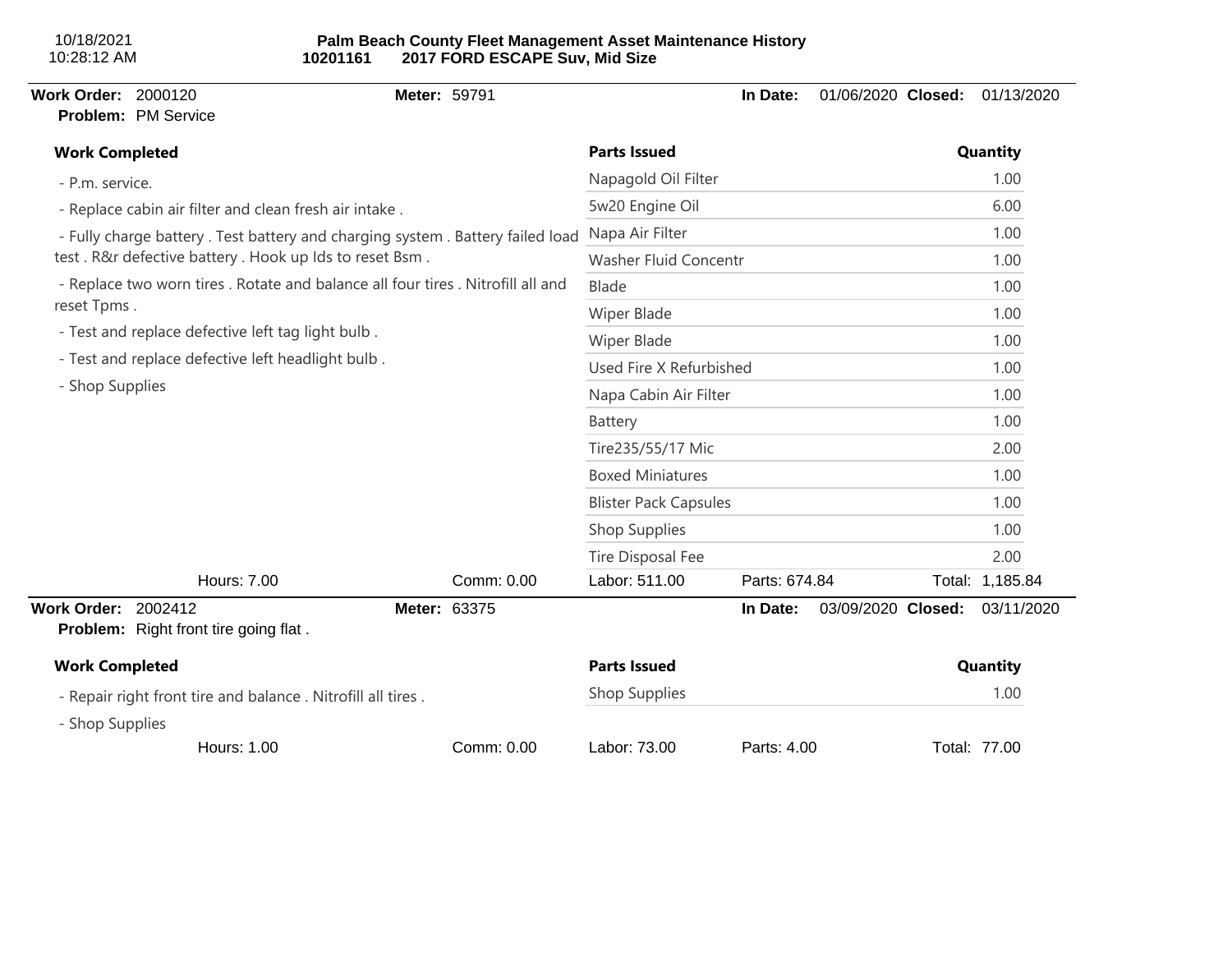| 10/18/2021<br>10:28:12 AM  | 10201161                                                               |              | 2017 FORD ESCAPE Suv, Mid Size | Palm Beach County Fleet Management Asset Maintenance History |              |                    |               |
|----------------------------|------------------------------------------------------------------------|--------------|--------------------------------|--------------------------------------------------------------|--------------|--------------------|---------------|
| Work Order: 2002894        | Problem: Towed in right front tire flat.                               | Meter: 64095 |                                |                                                              | In Date:     | 03/23/2020 Closed: | 03/26/2020    |
| <b>Work Completed</b>      |                                                                        |              |                                | <b>Parts Issued</b>                                          |              |                    | Quantity      |
|                            | - Repair right front tire and balance. Nitrofill all.                  |              |                                | Shop Supplies                                                |              |                    | 1.00          |
| - Shop Supplies            |                                                                        |              |                                |                                                              |              |                    |               |
|                            | <b>Hours: 1.00</b>                                                     |              | Comm: 0.00                     | Labor: 73.00                                                 | Parts: 4.00  |                    | Total: 77.00  |
| <b>Work Order: 2003023</b> | Problem: Flat tire on front passenger side                             | Meter: 63977 |                                |                                                              | In Date:     | 03/21/2020 Closed: | 03/25/2020    |
| <b>Work Completed</b>      |                                                                        |              |                                |                                                              |              |                    |               |
|                            | - Tire Service 900 Blue Heron Blvd - Flat tire on front passenger side |              |                                |                                                              |              |                    |               |
|                            | <b>Hours: 0.00</b>                                                     |              | Comm: 51.56                    | Labor: 0.00                                                  | Parts: 0.00  |                    | Total: 51.56  |
| <b>Work Order: 2003442</b> | Problem: P.M. service.                                                 | Meter: 64817 |                                |                                                              | In Date:     | 04/06/2020 Closed: | 04/09/2020    |
| <b>Work Completed</b>      |                                                                        |              |                                | <b>Parts Issued</b>                                          |              |                    | Quantity      |
| - P.m. service.            |                                                                        |              |                                | Napagold Oil Filter                                          |              |                    | 1.00          |
|                            | - Rotate and balance all four tires . Nitrofill all.                   |              |                                | 5w20 Engine Oil                                              |              |                    | 6.00          |
| - Shop Supplies            |                                                                        |              |                                | Washer Fluid Concentr                                        |              |                    | 1.00          |
|                            |                                                                        |              |                                | Wiper Blade                                                  |              |                    | 1.00          |
|                            |                                                                        |              |                                | <b>Wiper Blade</b>                                           |              |                    | 1.00          |
|                            |                                                                        |              |                                | Shop Supplies                                                |              |                    | 1.00          |
|                            | <b>Hours: 3.00</b>                                                     |              | Comm: 0.00                     | Labor: 219.00                                                | Parts: 65.53 |                    | Total: 284.53 |
| <b>Work Order: 2004160</b> | <b>Problem:</b> towed in for Flat Tire and PM                          | Meter: 64979 |                                |                                                              | In Date:     | 03/21/2020 Closed: | 04/27/2020    |
| <b>Work Completed</b>      |                                                                        |              |                                |                                                              |              |                    |               |
|                            | - Tow From: Phil Foster Park To: Lv shop<br><b>Hours: 0.00</b>         |              | Comm: 96.00                    | Labor: 0.00                                                  | Parts: 0.00  |                    | Total: 96.00  |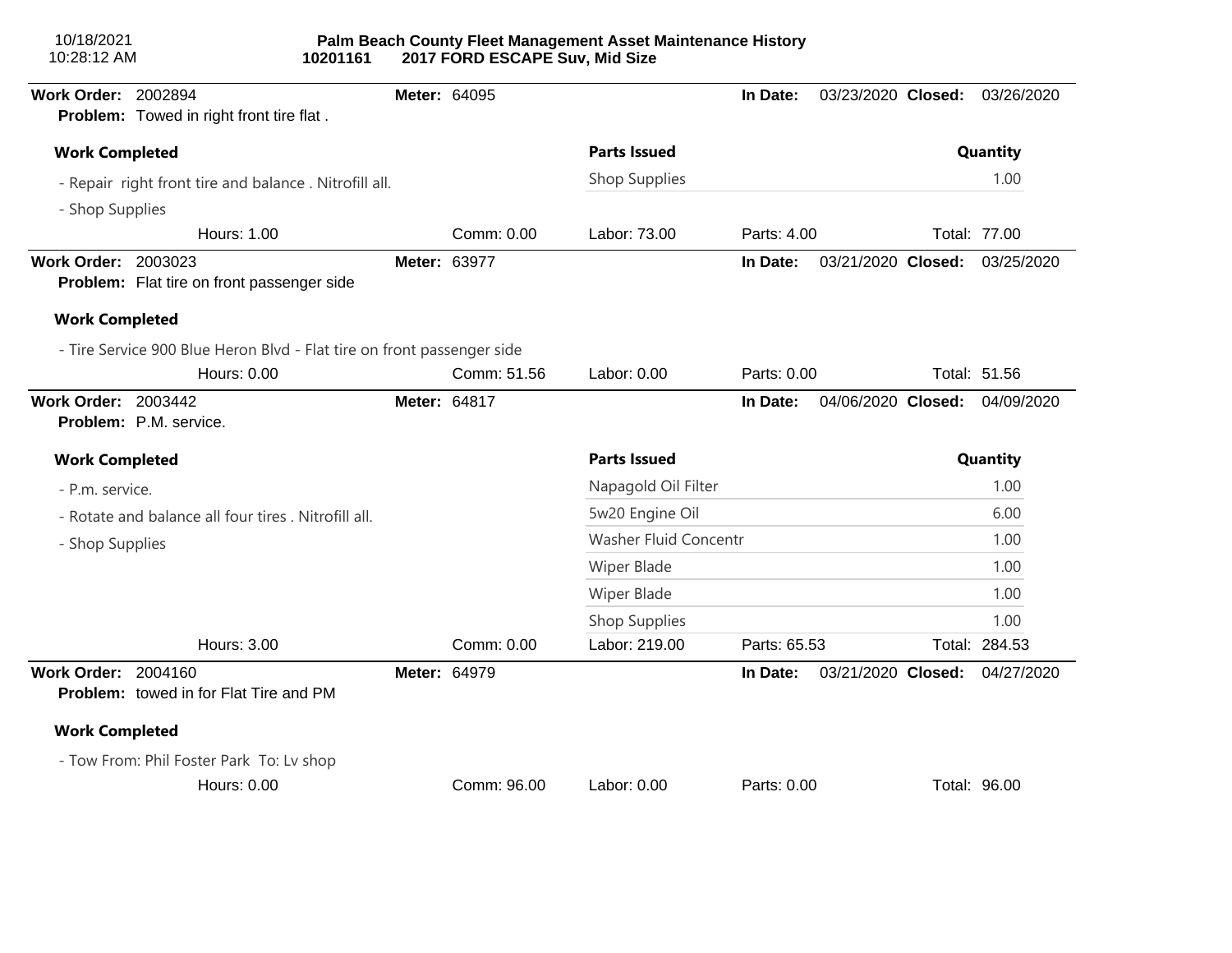| <b>Work Order: 2005247</b> | Problem: Left rrear tire going flat.                                       | Meter: 66201 |            |                       | In Date:      | 05/26/2020 Closed: | 05/27/2020    |
|----------------------------|----------------------------------------------------------------------------|--------------|------------|-----------------------|---------------|--------------------|---------------|
| <b>Work Completed</b>      |                                                                            |              |            | <b>Parts Issued</b>   | Quantity      |                    |               |
|                            | - Repair left rear tire and balance . Nitrofill all.                       |              |            | Shop Supplies         |               |                    | 1.00          |
| - Shop Supplies            |                                                                            |              |            |                       |               |                    |               |
|                            | Hours: 1.00                                                                |              | Comm: 0.00 | Labor: 73.00          | Parts: 4.00   |                    | Total: 77.00  |
| <b>Work Order: 2007042</b> | <b>Problem: P.M. service.</b>                                              | Meter: 70049 |            |                       | In Date:      | 07/20/2020 Closed: | 07/27/2020    |
| <b>Work Completed</b>      |                                                                            |              |            | <b>Parts Issued</b>   |               |                    | Quantity      |
| - P.m. service.            |                                                                            |              |            | Napagold Oil Filter   |               |                    | 1.00          |
|                            | - Replace two worn tires . Rotate and high speed balance all four wheels . |              |            | 5w20 Engine Oil       |               |                    | 6.00          |
| Nitrofill all.             |                                                                            |              |            | Wiper Blade           |               |                    | 1.00          |
|                            | - Perfrom complete four wheel alignment and road test.                     |              |            | Wiper Blade           |               |                    | 1.00          |
| - Shop Supplies            |                                                                            |              |            | Blade                 |               |                    | 1.00          |
|                            |                                                                            |              |            | Washer Fluid Concentr |               |                    | 1.00          |
|                            |                                                                            |              |            | Tire235/55/17 Mic     |               |                    | 2.00          |
|                            |                                                                            |              |            | Shop Supplies         |               |                    | 1.00          |
|                            |                                                                            |              |            | Tire Disposal Fee     |               |                    | 2.00          |
|                            | Hours: 6.50                                                                |              | Comm: 0.00 | Labor: 474.50         | Parts: 452.30 |                    | Total: 926.80 |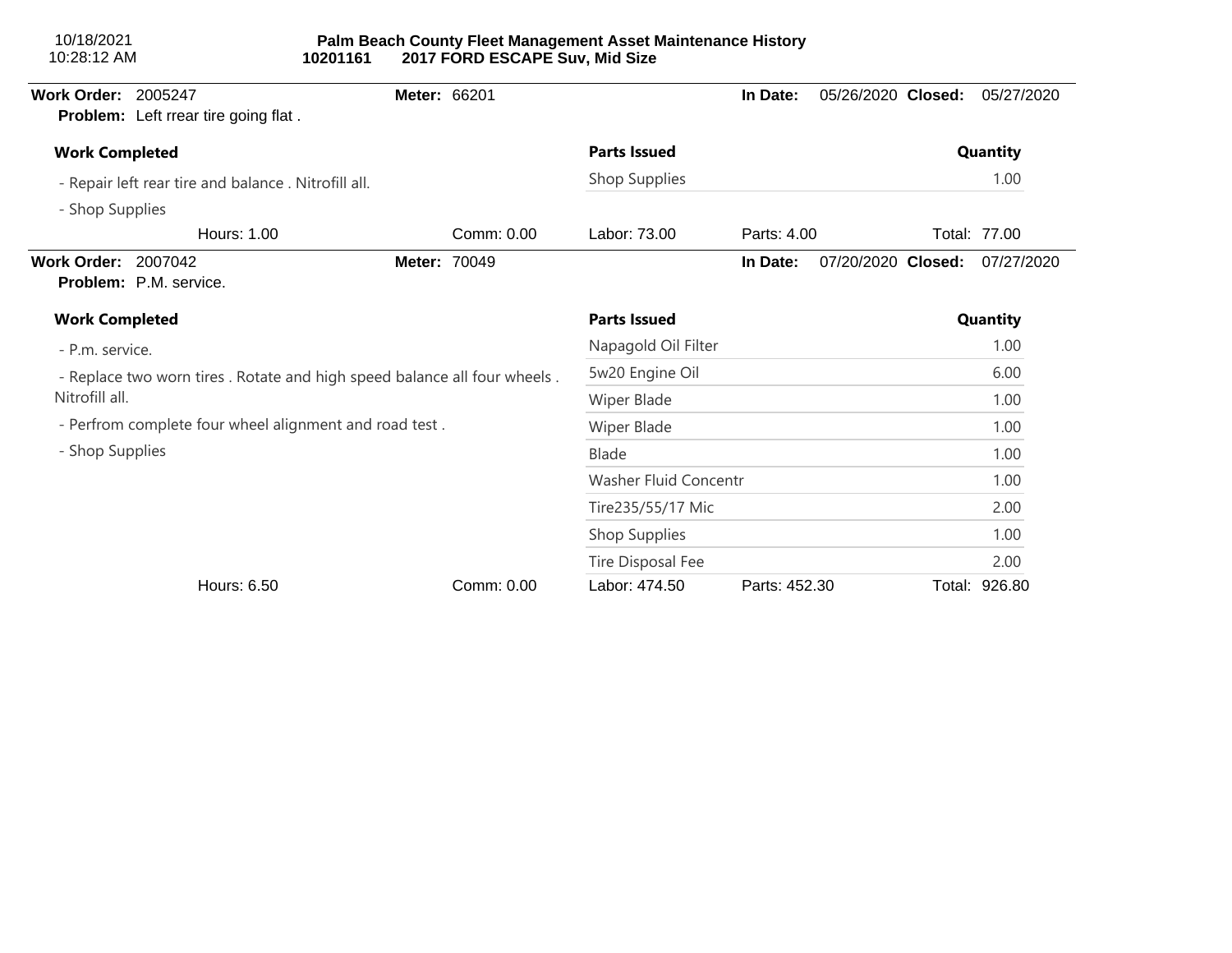| <b>Work Order: 2012850</b>                                     | Problem: P.M. service.                                 | Meter: 75128                                                                   |                            | In Date:      | 12/28/2020 Closed: | 01/06/2021      |
|----------------------------------------------------------------|--------------------------------------------------------|--------------------------------------------------------------------------------|----------------------------|---------------|--------------------|-----------------|
| <b>Work Completed</b>                                          |                                                        |                                                                                | <b>Parts Issued</b>        |               |                    | Quantity        |
|                                                                | - Preventive Maint. Service                            |                                                                                | 5w20 Engine Oil            |               |                    | 6.00            |
|                                                                | - Right front axles making clonking noise R/r with new |                                                                                | Napagold Oil Filter        |               |                    | 1.00            |
|                                                                |                                                        | - Left front outer tie rod end Right front outer tie rod end wore out R/r with | Blade                      |               |                    | 1.00            |
| new                                                            |                                                        |                                                                                | Wiper Blade                | 1.00          |                    |                 |
|                                                                |                                                        | - Pressure test and inspect cooling system . R&r coolant reservoir leaking     | Wiper Blade                |               |                    | 1.00            |
|                                                                | R/r with new . Refill and retest.                      |                                                                                | Shaft Assy Motorcraft      | 1.00          |                    |                 |
|                                                                | - Complete front end alignment . Road test .           |                                                                                | Tie Rod                    | 1.00          |                    |                 |
| - Rotate and hi speed balance all Four tires . Nitro fill all. |                                                        |                                                                                | Tie Rod                    |               |                    | 1.00            |
| - Shop Supplies                                                |                                                        |                                                                                | Used Fire X Refurbished    |               |                    | 1.00            |
|                                                                |                                                        |                                                                                | Tank Asy                   |               |                    | 1.00            |
|                                                                |                                                        |                                                                                | <b>Shop Supplies</b>       |               |                    | 1.00            |
|                                                                | Hours: 10.20                                           | Comm: 0.00                                                                     | Labor: 744.60              | Parts: 469.72 |                    | Total: 1,214.32 |
| <b>Work Order: 2102875</b>                                     | Problem: P.M. service.                                 | Meter: 79854                                                                   |                            | In Date:      | 03/15/2021 Closed: | 03/18/2021      |
| <b>Work Completed</b>                                          |                                                        |                                                                                | <b>Parts Issued</b>        |               |                    | Quantity        |
|                                                                | - Preventive Maint. Service                            |                                                                                | Napagold Oil Filter        |               |                    | 1.00            |
|                                                                | - balance and rotate all 4 tires Nitro fill all.       |                                                                                | 5w20 Engine Oil            |               |                    | 6.00            |
| - Shop Supplies                                                |                                                        |                                                                                | Wiper Blade                |               |                    | 1.00            |
|                                                                |                                                        |                                                                                | Wiper Blade                |               |                    | 1.00            |
|                                                                |                                                        |                                                                                | Steering Wheel Cover Large |               |                    | 1.00            |
|                                                                |                                                        |                                                                                | <b>Shop Supplies</b>       |               |                    | 1.00            |
|                                                                | <b>Hours: 3.00</b>                                     | Comm: 0.00                                                                     | Labor: 219.00              | Parts: 94.08  |                    | Total: 313.08   |